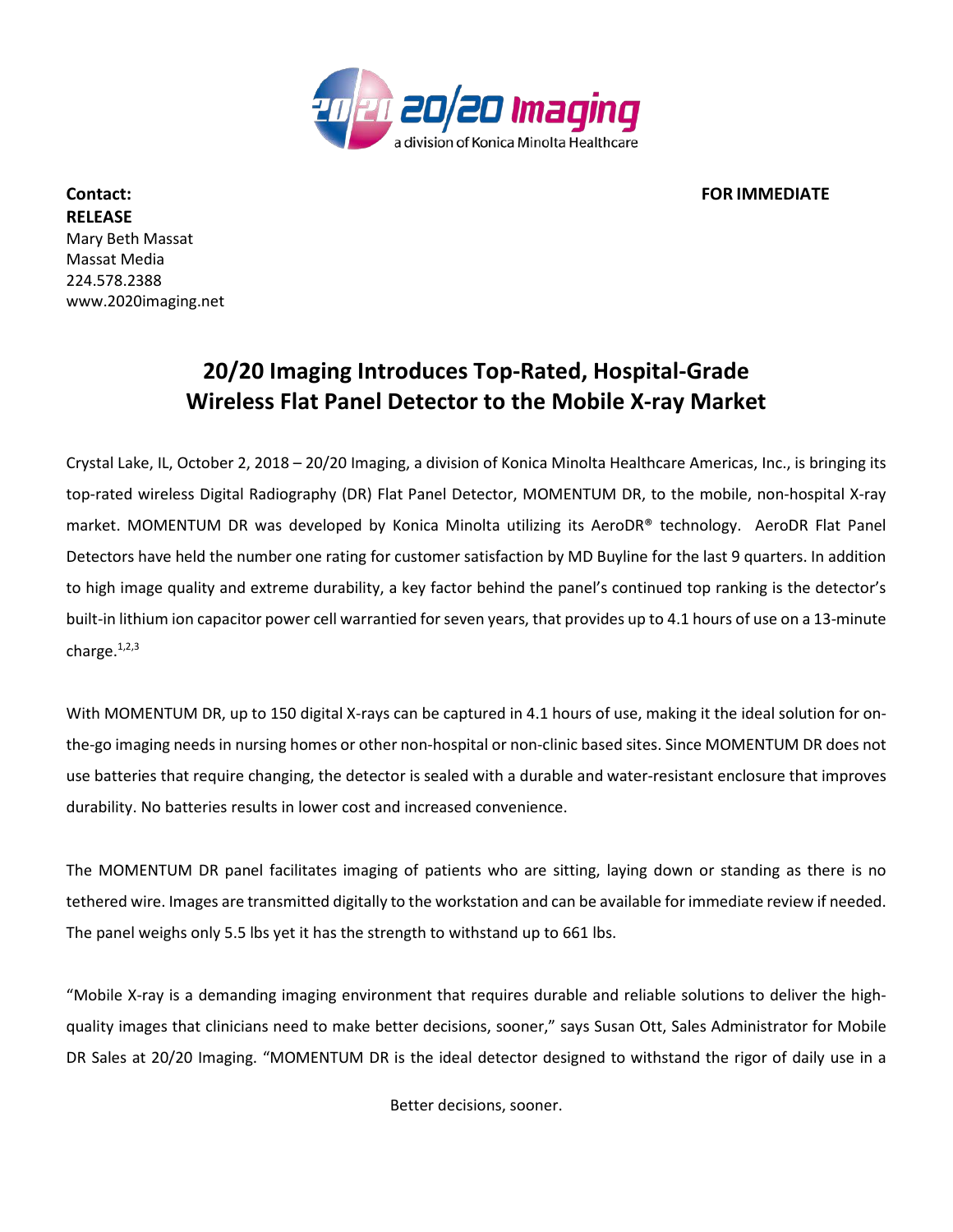mobile imaging environment with a high capacity to help maximize patient outcomes, productivity and return on investment. As a hospital-grade, durable panel that doesn't require battery rotation and replacement, longer charge times and warrantied for three years, MOMENTUM DR can increase uptime and help users image more patients in less time."



**Photo caption:** The MOMENTUM DR wireless flat panel detector from 20/20 Imaging, a division of Konica Minolta Healthcare.

- 1. The performance may vary depending on component configurations and usage environments. The performance described here is obtained during exposures with an X-ray generator.
- 2. Three exposures per examination; in a five-minute cycle examination (with the positioning time assumed of 20 seconds); exposures with an Xray generator.
- 3. The performance described here is expected when fully charged. The performance level may fluctuate depending on the usage environment and frequency of use (the ability to always obtain the performance described here is not guaranteed).
	- The information, specifications, and product appearance contained herein are subject to change without notice.
	- The company names and product names contained herein are trademarks or registered trademarks of their respective owners.

## **About 20/20 Imaging**

20/20 Imaging, a division of Konica Minolta Healthcare, is a value-added reseller of Healthcare IT, and digital imaging solutions tailored for specialties such as podiatry and chiropractic medicine. Utilizing its broad Healthcare IT and imaging expertise, and new economical DR and PACS solutions, 20/20 Imaging provides comprehensive digital imaging & IT solutions and services to a large variety of small to medium size clinical specialties.

> 20/20 Imaging 829 S. Virginia Road, Suite A Crystal Lake, IL 60014 866.734.6234